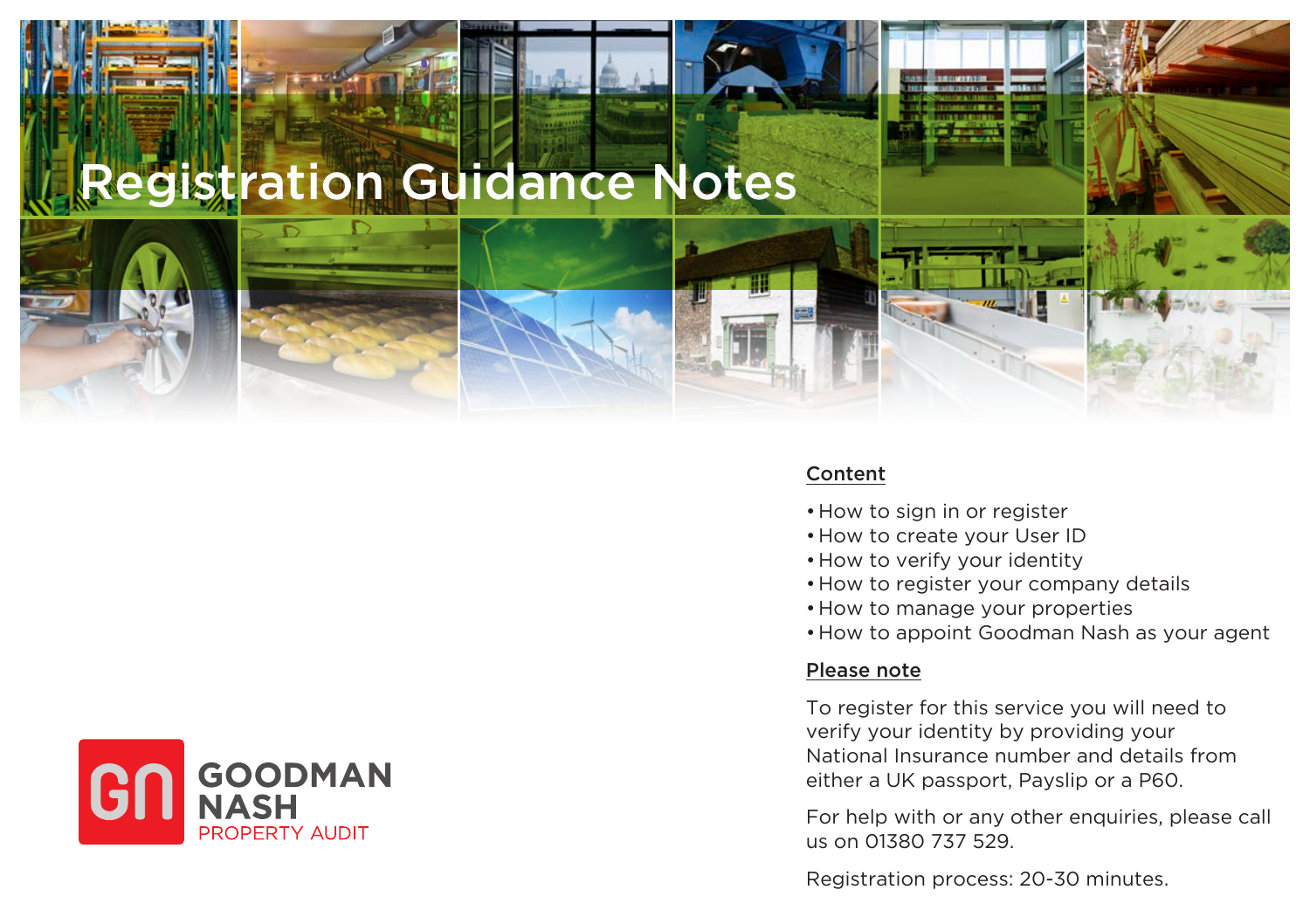Before you can access the details of your rating assessment(s), you will need a Business HMRC Government Gateway account.

Please follow the link https://www.gov.uk/correct-your-business-rates and click on "Start now"

| Find and check your business                                                                                                                                                       |                                                       |
|------------------------------------------------------------------------------------------------------------------------------------------------------------------------------------|-------------------------------------------------------|
| rates valuation                                                                                                                                                                    | <b>Business rates</b><br><b>Business rates relief</b> |
| You can check the 'rateable value' of your property - this is set by the<br>Valuation Office Agency (VOA) and used by your local council to calculate<br>your business rates bill. |                                                       |
| You can also:                                                                                                                                                                      |                                                       |
| . request changes to property or valuation details if you think they're wrong                                                                                                      |                                                       |
| . view the valuation details of other properties<br>. challenge the rateable value if eligible                                                                                     |                                                       |
| Start now >                                                                                                                                                                        |                                                       |
| on the VOA service                                                                                                                                                                 |                                                       |
|                                                                                                                                                                                    |                                                       |
| Before you start                                                                                                                                                                   |                                                       |
| If you've got an account, you can sign in to view your properties.                                                                                                                 |                                                       |
| <b>Explore the topic</b>                                                                                                                                                           |                                                       |
| <b>Business premises and business rates</b>                                                                                                                                        |                                                       |
| <b>Business rates</b>                                                                                                                                                              |                                                       |
|                                                                                                                                                                                    |                                                       |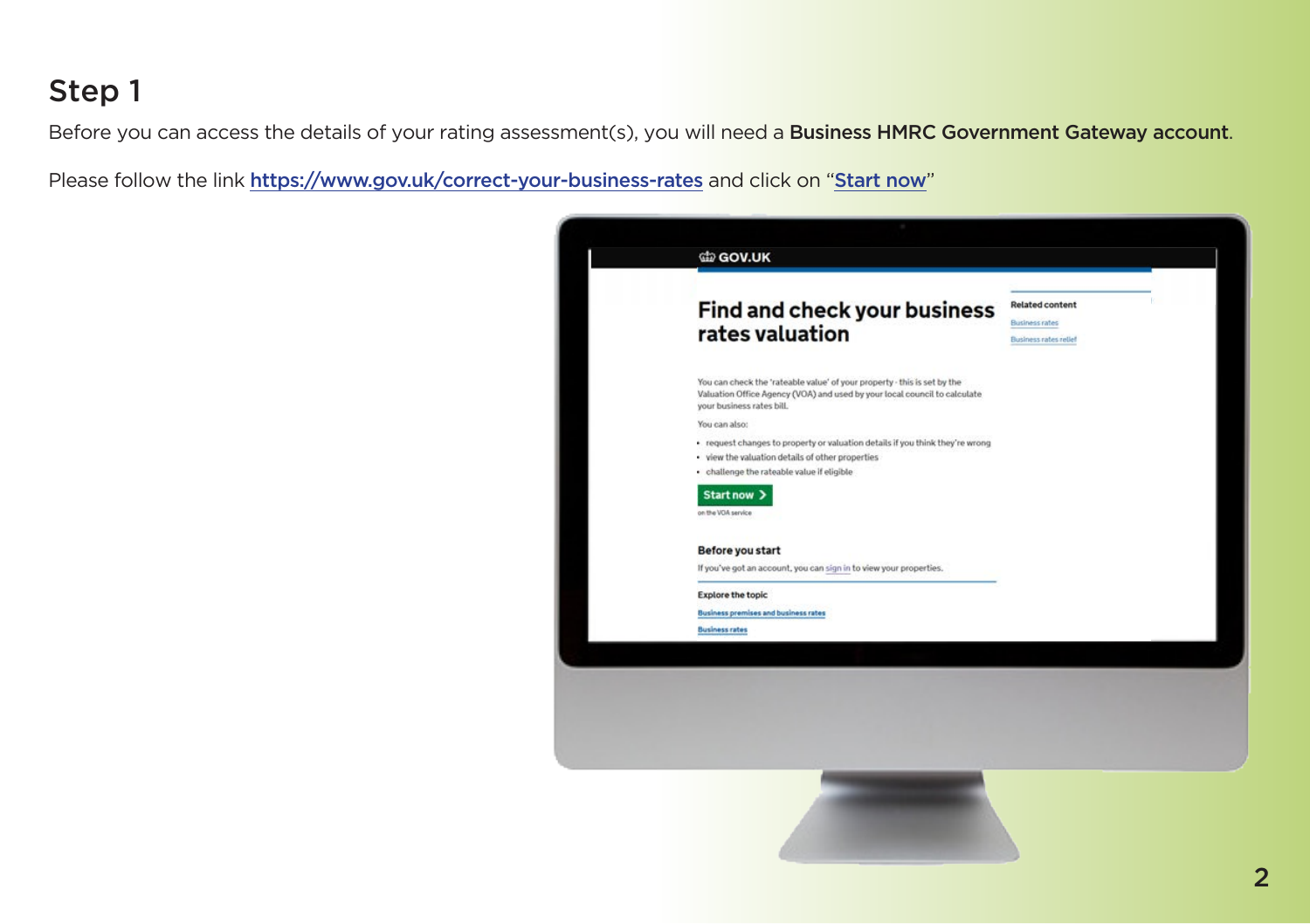### **Options**

•Please click on "Sign in" as shown below if you have an existing HMRC Government Gateway account

or

• If you do not have or do not want to use an existing Business Government Gateway account click on "Register" as shown below.

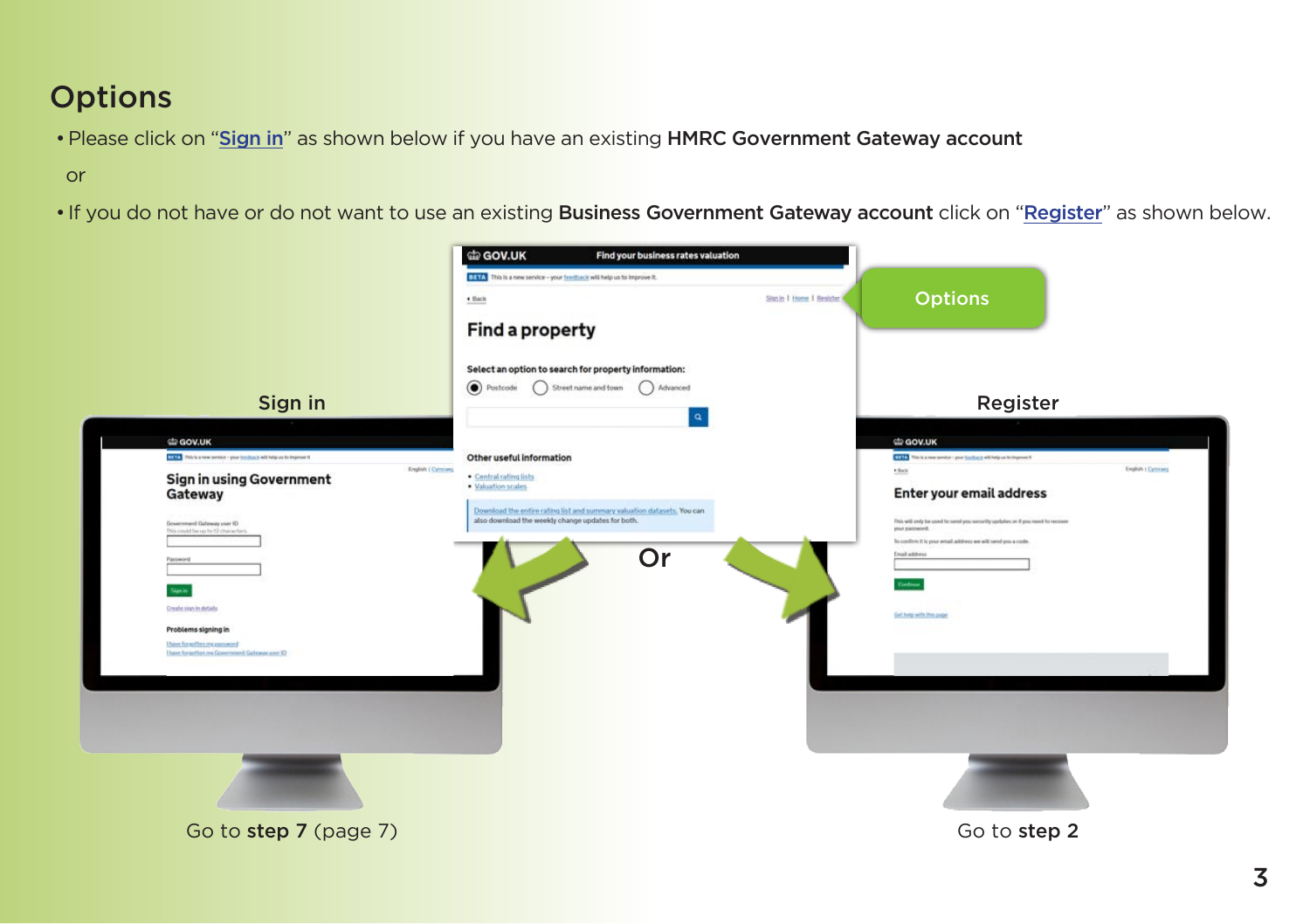Following the registration process, enter the code sent to the email provided.

Enter your full name and create a password.

NB: Ensure to make a note of your unique password!

|                                                  | di GOV.UK                                                                                  |
|--------------------------------------------------|--------------------------------------------------------------------------------------------|
|                                                  | BETA This is a new service - your feedback will help us to improve it<br>English   Cymraeg |
|                                                  | What is your full name?                                                                    |
|                                                  | Full Name                                                                                  |
|                                                  |                                                                                            |
|                                                  | <b>Continue</b>                                                                            |
|                                                  |                                                                                            |
| Enter the code                                   | Create a password                                                                          |
| We have sent a code to emailaddress@sample.co.uk |                                                                                            |
| Code<br>for example, CF-DNCLRK                   | Your password must:                                                                        |
| CF-                                              | • Be between 8 and 12 characters (letters and numbers only, no special<br>• characters)    |
| > Lhave not got the email                        | • Contain at least one letter (a-z)<br>• Contain at leats one number (0-9)                 |
| <b>Continue</b>                                  | . Not contain the word 'password'                                                          |
|                                                  | Password                                                                                   |
|                                                  | Confirm your password                                                                      |
|                                                  |                                                                                            |
|                                                  | Continue                                                                                   |
|                                                  |                                                                                            |
| Email address confirmed                          |                                                                                            |
|                                                  |                                                                                            |
| Continue                                         |                                                                                            |
|                                                  |                                                                                            |
|                                                  |                                                                                            |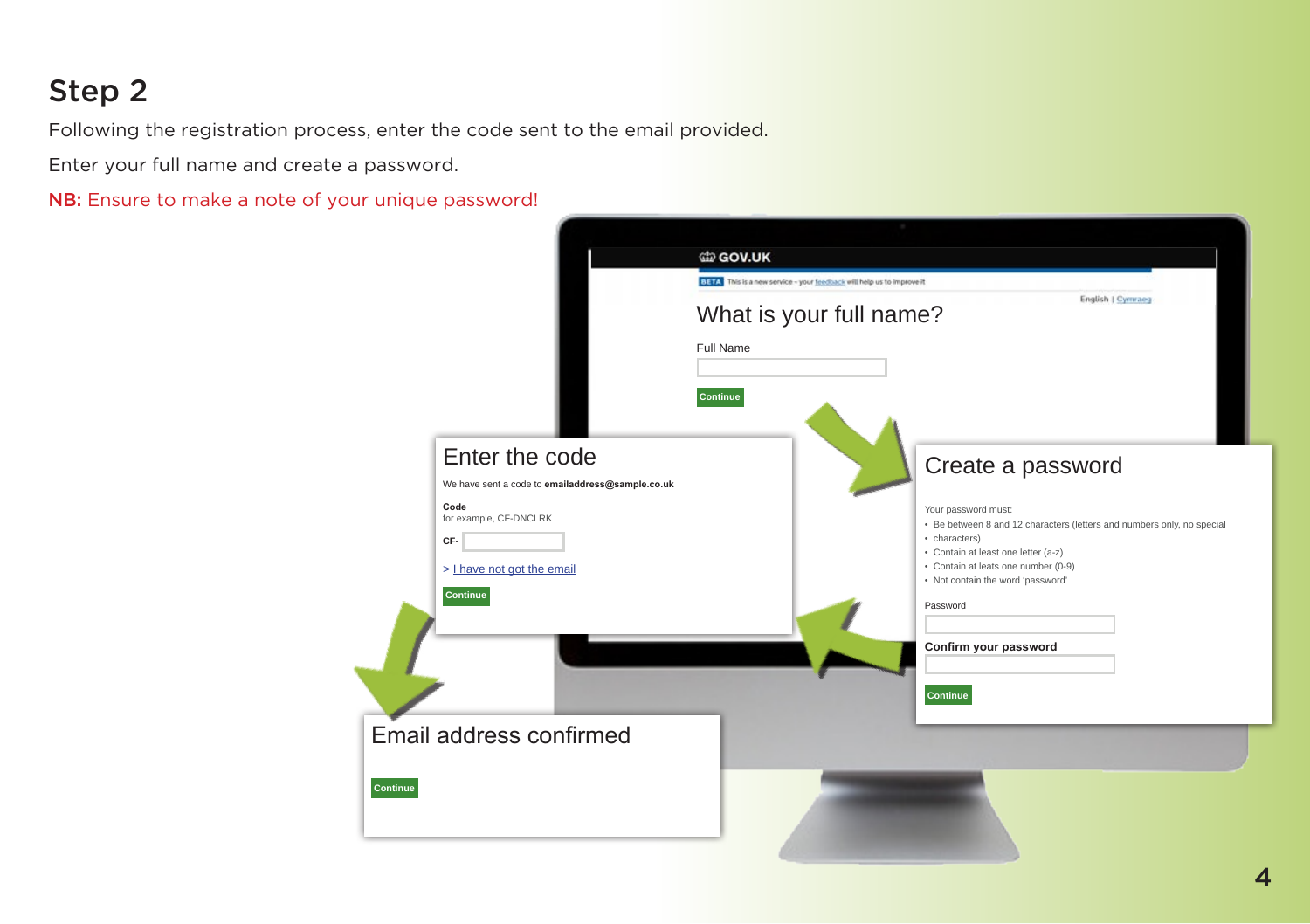You have now created a user ID.

NB: Ensure you make a note of it!

#### di GOV.UK BETA This is a new service - your feedback will help us to improve it Step 4 English | Cymraeg Make a note of your User ID You will now have to add your personal details in order to verify, identify and allocate company Print this off Your User ID information to this Government Gateway account **123456789101** and keep it safe for your business. Print your ID Complete your contact Your Government Gateway account has been created. You'll need your User Id whenever you sign in. details **Continue >** I'm registering as an agent **First name** Get help with this page. **Last name Business name >** There's more than one address for my business **Business telephone number Postcode Business email address Find address Confirm business email address** Enter address manually **Do you wish to act on behalf of another individual or company?** Yes No If you want to act as an agent on behalf of another business (including as<br>a professional surveyor, an accountant or as a friend or relative), we'll<br>give you a unique identification code, known as an agent code. You'll<br>nee their behalf. **5**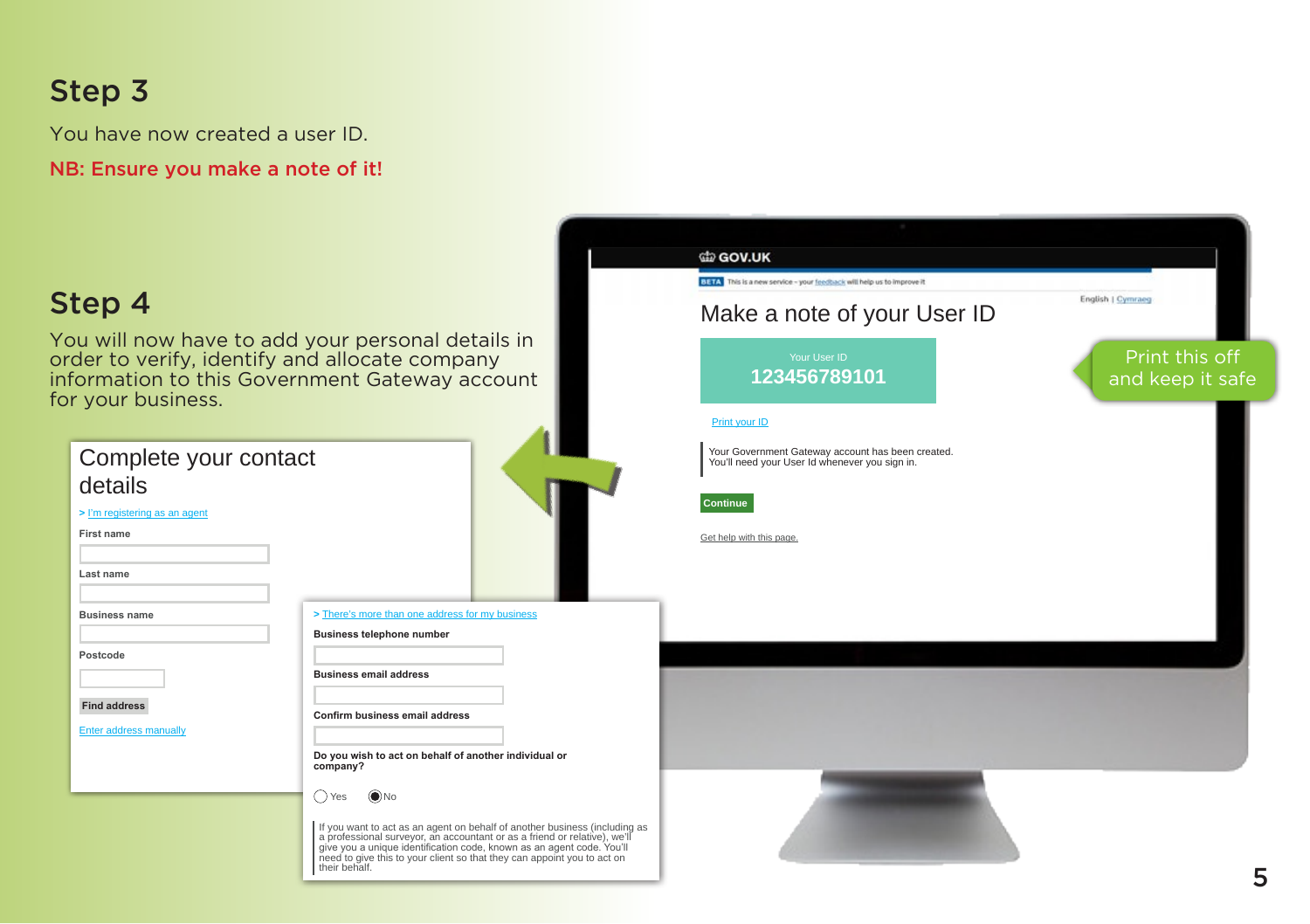You will now have to verify your identity.

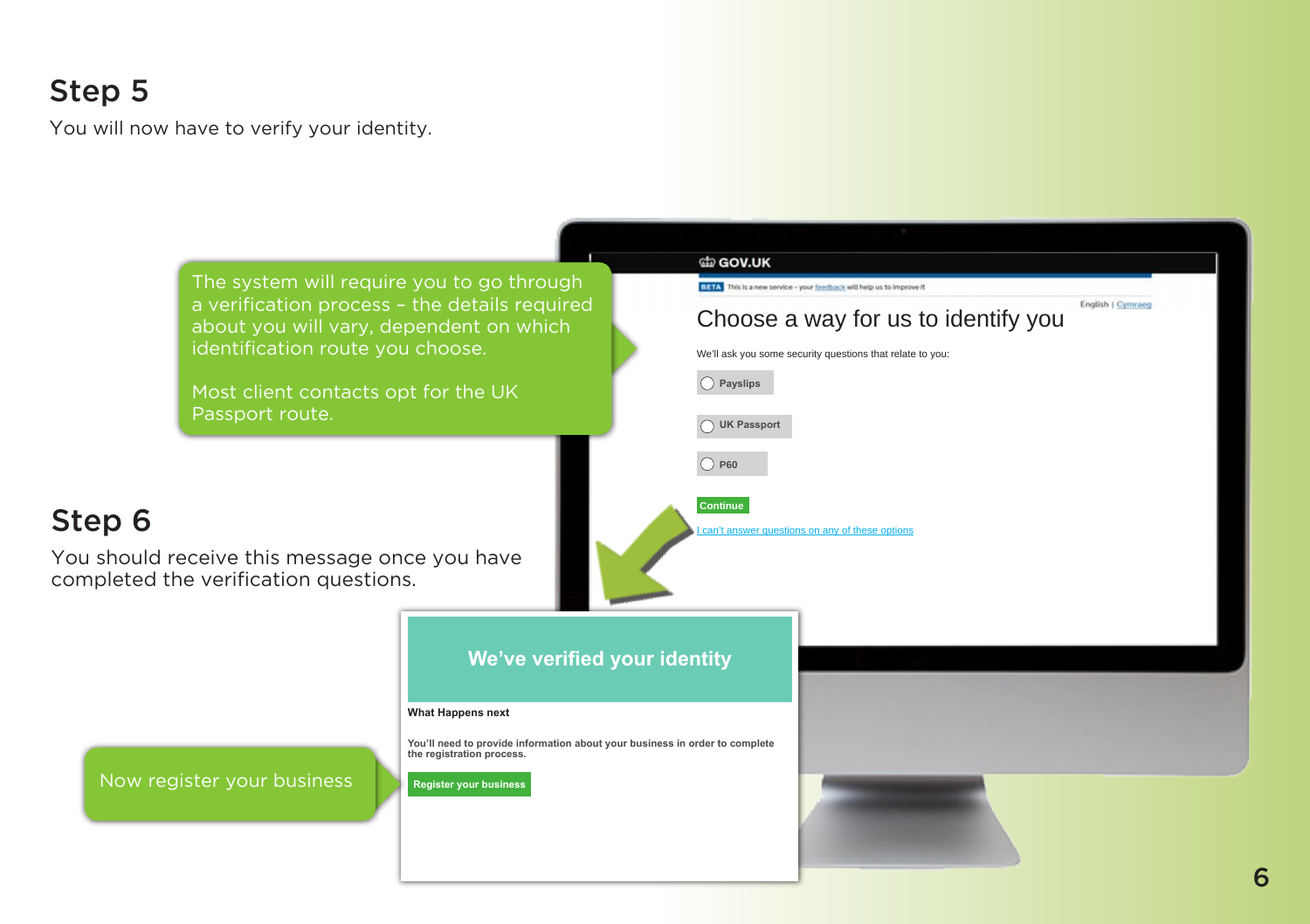It is important to use the company name shown on the Rates Bill even if it is no longer correct.

If there are different trading company names on other rates bills, you will have to repeat the process and register a new Government Gateway User ID for each 'different' business.

We suggest you use your work email or your general business email as an alternative.

### Step 8

Add property

Manage properties allows you to 'claim' your business premises.

You will need to add here every property you occupy.

It may take several hours for your property to display here once you have claimed it.

**Manage properties**

There are no properties to display.



7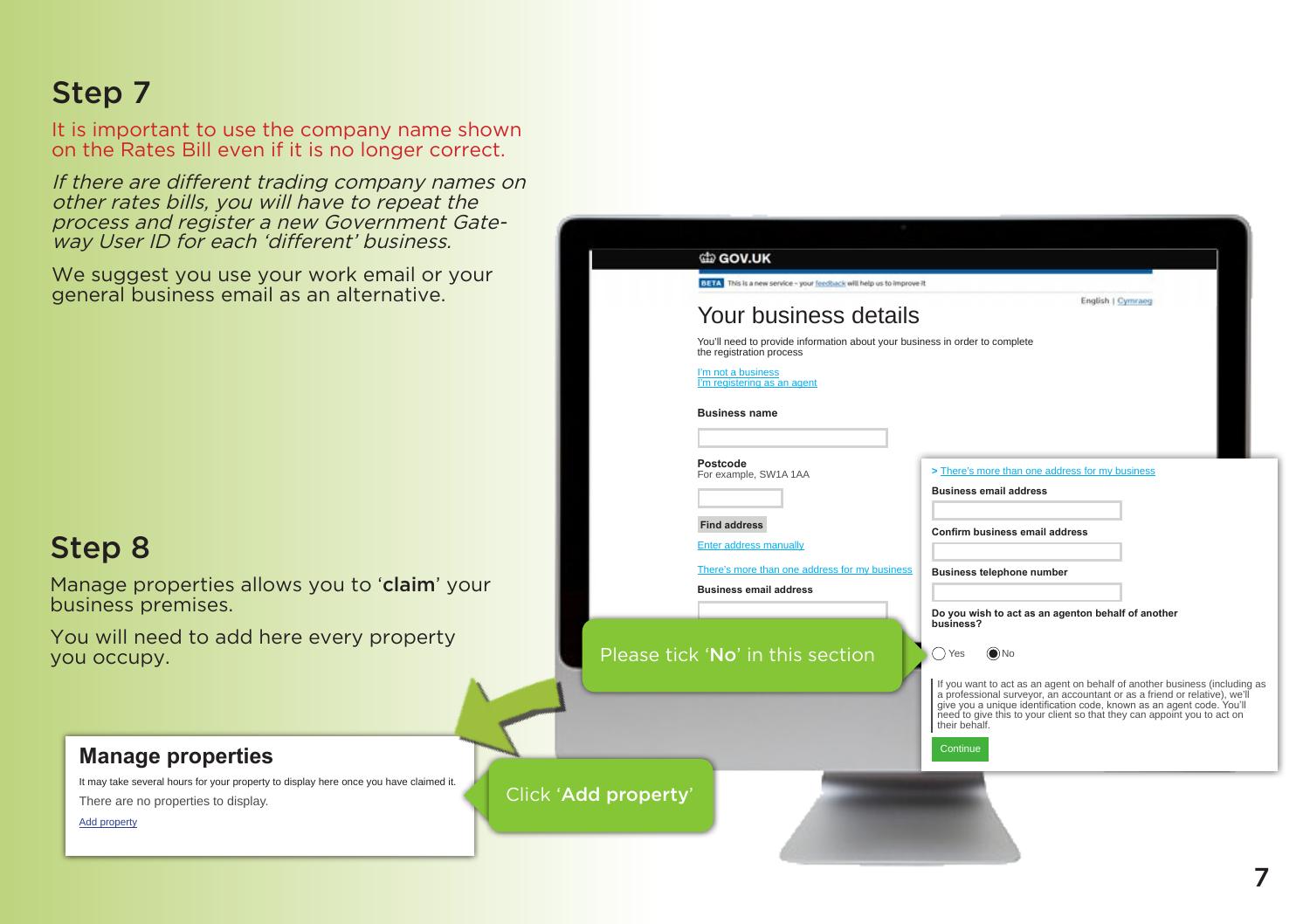Select the appropriate answers and click 'Add property'

- If you lease a property and pay rent, click 'Occupier'
- If you own the property freehold and do not occupy it, click 'Owner'
- If you own the property freehold and occupy the premises click 'Owner and occupier'



di GOV.UK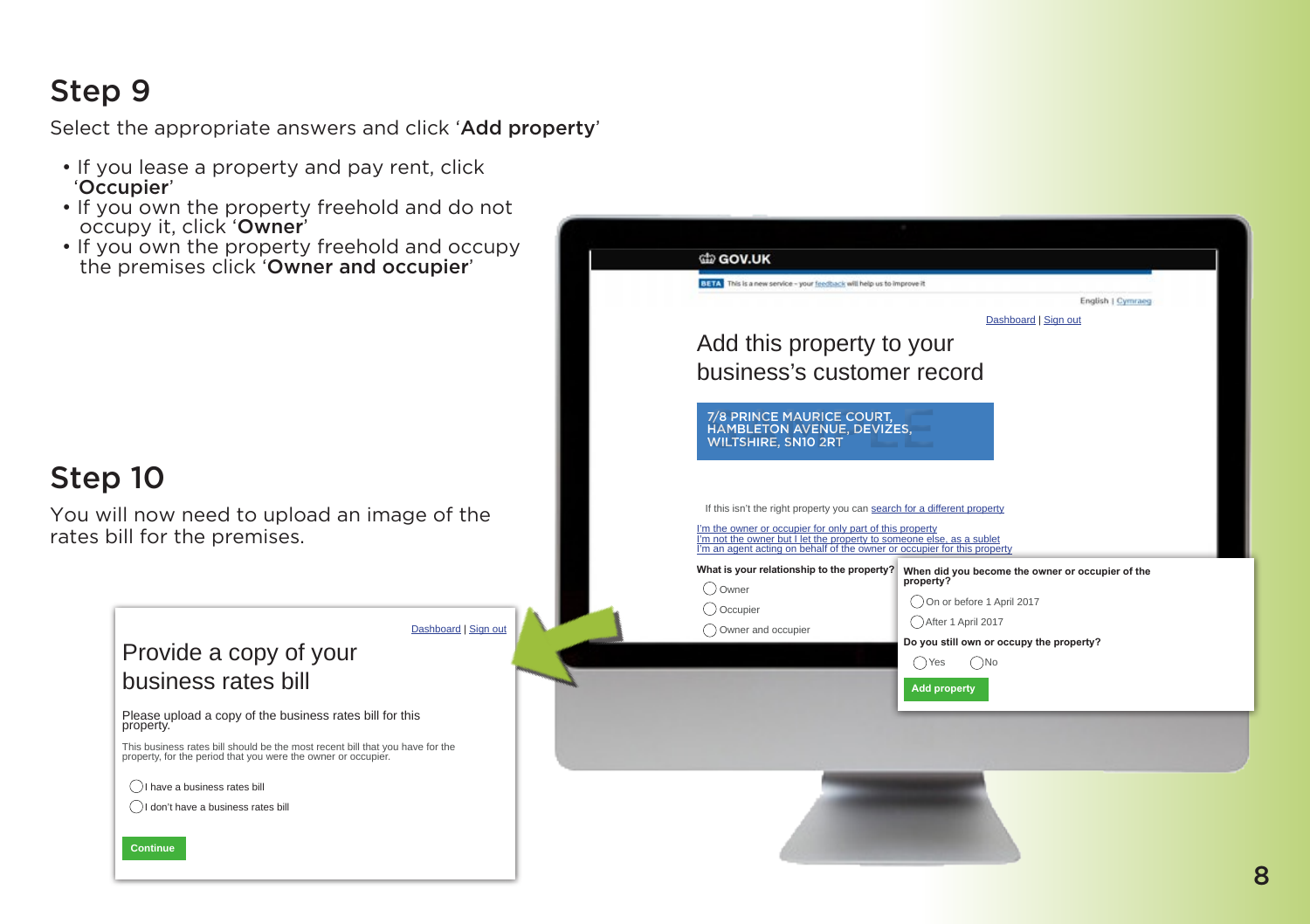#### Step 11 Upload the saved copy of your rates bill.

#### Step 12

To proceed, click the declaration box and click 'Continue'



Submit a copy of your business rates bill

BETA This is a new service - your feedback will help us to improve it

Your file must be: • a JPEG or PDF • no more than 10MB in size How do I convert a file into a PDF?  **Choose a file to upload**

di GOV.UK

Dashboard | Sign out

English | Cymraeg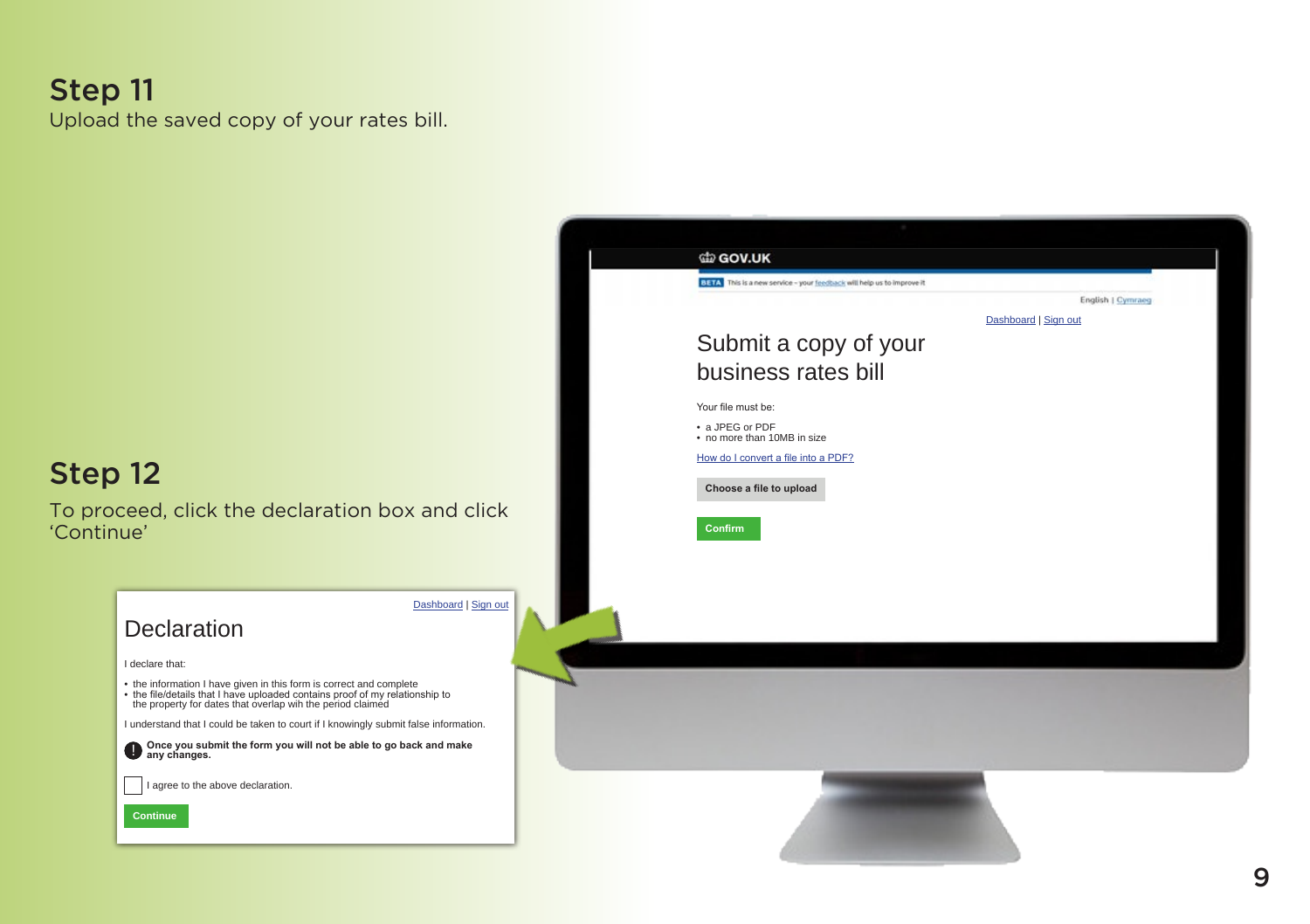Repeat the process here for each additional premises for which you receive a rates bill.

Once completed, click on 'Manage properties' to appoint us as your agent for each property.



#### Step 14

To appoint Goodman Nash as your rating agent insert Agent code 36975, and click on Yes to enable us to submit both Checks and Challenges on your behalf.

| Appoint an agent                                                                                                                                                                                                                     |  |
|--------------------------------------------------------------------------------------------------------------------------------------------------------------------------------------------------------------------------------------|--|
| You'll need to enter the code of the agent you want to appoint and tell us<br>what they can do on your behalf of your business.                                                                                                      |  |
| > My agent hasn't given me a code                                                                                                                                                                                                    |  |
| Please be aware that you'll be responsible for any information your agent<br>submits to us about your property. You'll be liable for any penalty or the<br>backdating of revised valuations if your agent submits false information. |  |
| <b>Agent Code</b>                                                                                                                                                                                                                    |  |
| 36975                                                                                                                                                                                                                                |  |
| Do you want this agent to submit checks?                                                                                                                                                                                             |  |
| $>$ what is a check?                                                                                                                                                                                                                 |  |
| $\bigcirc$ Yes $\bigcap$ No                                                                                                                                                                                                          |  |
| Do you want this agent to submit challenges?                                                                                                                                                                                         |  |
| $>$ What is a challenge?                                                                                                                                                                                                             |  |
|                                                                                                                                                                                                                                      |  |

Please note it may take up to 15 days for the VOA to confirm registration. They may contact you if there are any questions relating to the account.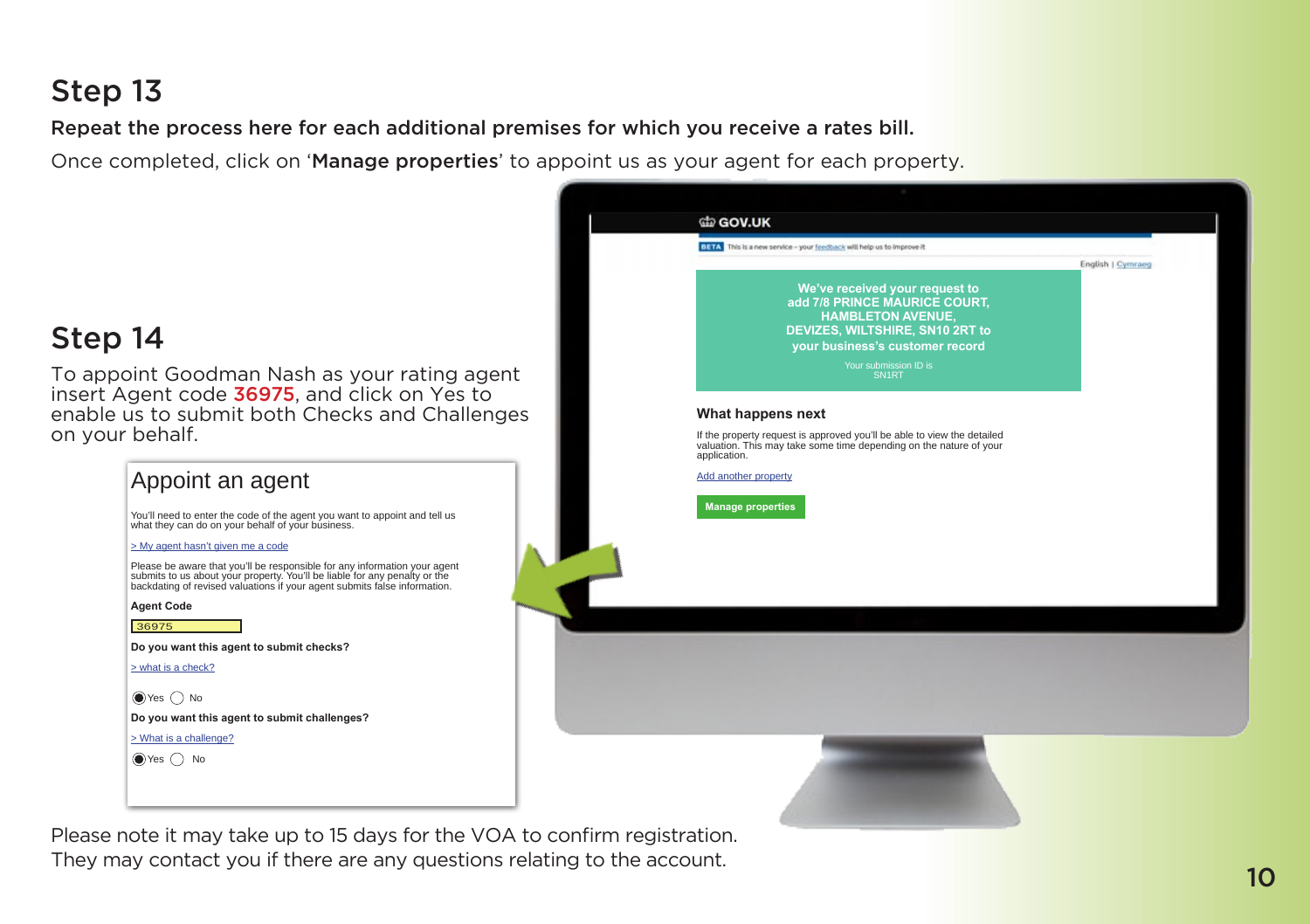# Client Notes